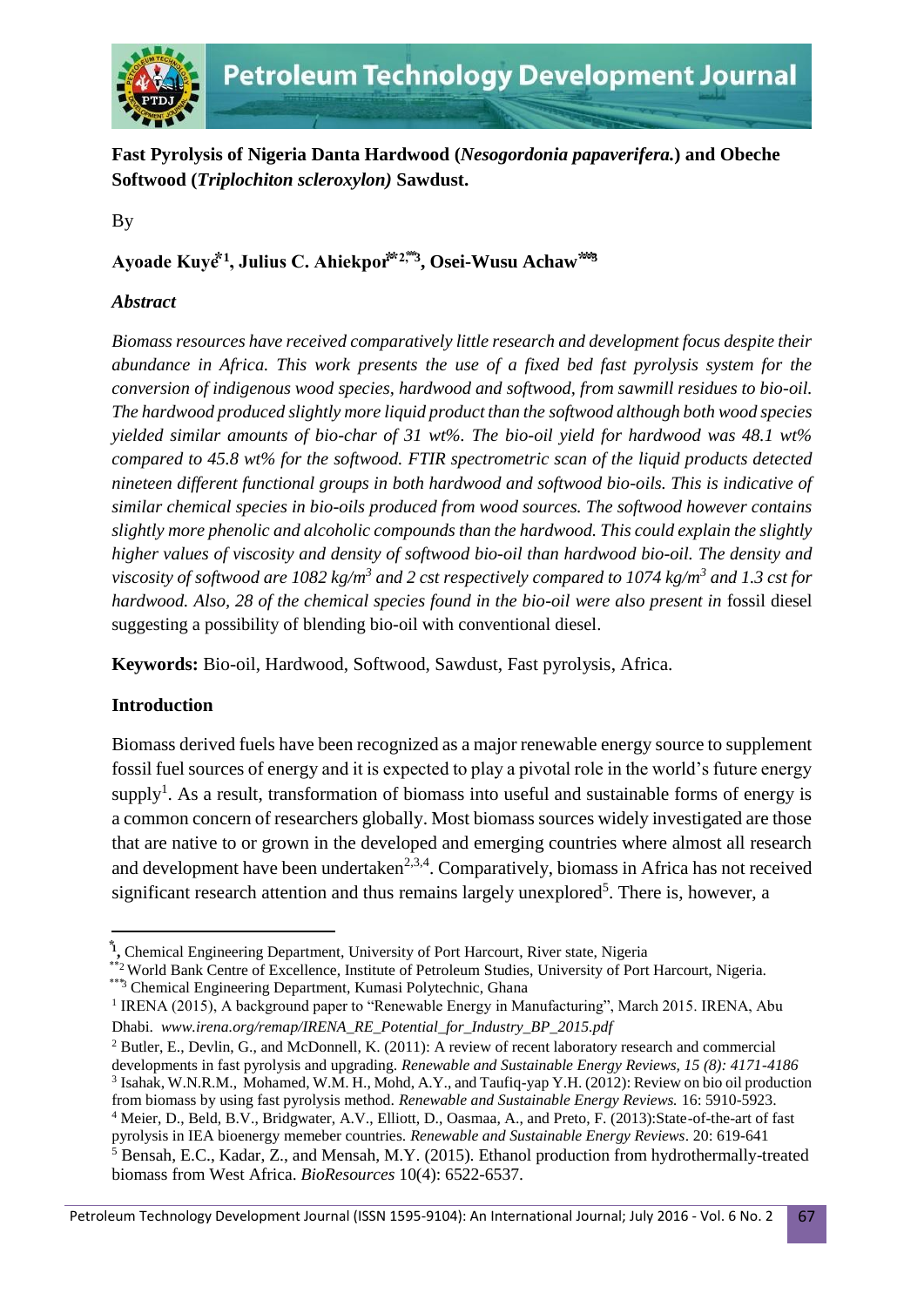gradual shift occurring in favour of advanced biofuels on the African continent, both in biological and thermal conversion processes, underlined by recognition of the potential of lignocellulosic resources for the sustainable production of biofuels and biochemicals in the near future. According to Kuye and Edeh<sup>6</sup>, about 13 million tonnes of agro-forestry waste is generated annually in Nigeria. Popoola *et al.*<sup>7</sup> investigated the theoretical potential of converting wood residue to bio-oil in Nigeria and an assessment of biofuel potential from various biomass residues in Ghana has been undertaken<sup>8</sup>.

In sub-saharan Africa, the conversion of biomass waste to energy also provides an opportunity for waste management. In Ghana for instance, about 90% of solid waste generated are organic with the combustible composition ranging from  $45-55\%$   $9$ . These biomass wastes can be converted to biofuels using different technologies including pyrolysis. Pyrolysis is a process which involves thermal decomposition of the organic polymers (hemicelluloses, cellulose, and lignin) found in biomass in the absence of oxygen which results in the formation of bio-oil, bio-char, and gaseous fractions in varying proportions depending on reaction conditions. Pyrolysis can generally be classified as slow or fast. Slow pyrolysis is often related to the production of charcoal while fast pyrolysis is related with production of bio-oil. Slow pyrolysis of biomass will produce high content of charcoal<sup>10</sup>. At present, researchers are focusing on fast pyrolysis since it is the promising routes in producing bio-oil as it can yield up to 75 wt% of bio-oil on wet basis $11$ .

Researchers in Africa are making efforts to study the pyrolysis process for bio-oil production from different feedstocks. A review of some of the methodologies used reveal that most the processes can best be described as slow pyrolysis. Ogunjobi and Lajide<sup>12</sup>, Adegoke *et al.*<sup>13</sup>, and Ogunsina *et al*. <sup>14</sup> have converted corn cob, wood residue and palm fruit bunches to bio-oil

1

 $6$  Kuye, A.O., Edeh. I. (2013). Production of bio-oil from biomass using fast pyrolysis – A critical review. *Journal of Minerals Research.* 1(1): 1-20.

<sup>7</sup> Popoola, L.T., Gutti, B., and Adeniran, J.A.(2013): The potentials of waste-to-energy system in Nigeria: A study of pyrolysis conversion of wood residue to bio-oil in major cities of south-western Nigeria. *Advances in Applied Science Research.* 4: 243-251.

<sup>8</sup> Kemausuor, F., Kamp, A., Thomsen, S.T., Bensah, E.C., and Ostergard, H. (2014): Assessment of biomass residue availability and bioenergy yield in Ghana. *Resources, Conservation and Recycling*. 86: 28-37.

<sup>&</sup>lt;sup>9</sup> Ahiekpor, J.C. Kuye, A.O., Osei-Wusu. A. (2015). Liquid fuels production by pyrolysis from waste – opportunities and challenges in Africa. 2nd International Conference on Applied Sciences and Technology. Kumasi, Ghana. 28-30<sup>th</sup> October, 2015.

<sup>&</sup>lt;sup>10</sup> Bridgewater A.V. (2003). Renewable fuels and chemicals by thermal processing of biomass, *Chemical Engineering Journal* .91: 87–102.

<sup>11</sup> Ahiekpor, J.C., and Kuye, O.A. (2015). Production of bio-oil in Nigeria: Challenges and Prospects*. Petroleum Technology Development Fund Journal.* (In press).

<sup>&</sup>lt;sup>12</sup> Ogunjobi, J.K., and Lajide, L. (2013). Characterisation of bio-oil and bio-char from slow pyrolysed Nigerian yellow and white corn cobs. *Journal of Sustainable Energy and Environment.* 4:77-84.

<sup>&</sup>lt;sup>13</sup> Adegoke, O.A.; Fuwape, J. A.; Fabiyi, J. S. (2014). Combustion properties of some tropical wood species and their pyrolytic products characterization. *Energy and Power. 4(3)*:54-57.

<sup>14</sup> Ogunsina, B.S., Ojolo, S.J., Ohunakin, O.S., Oyedeji, O.A., Matanmni, K.A., and Bamgboye, I.A. (2014). Potentials for generating alternative fuels from empty palm bunches by pyrolysis. *JOMAR.8:50-60.*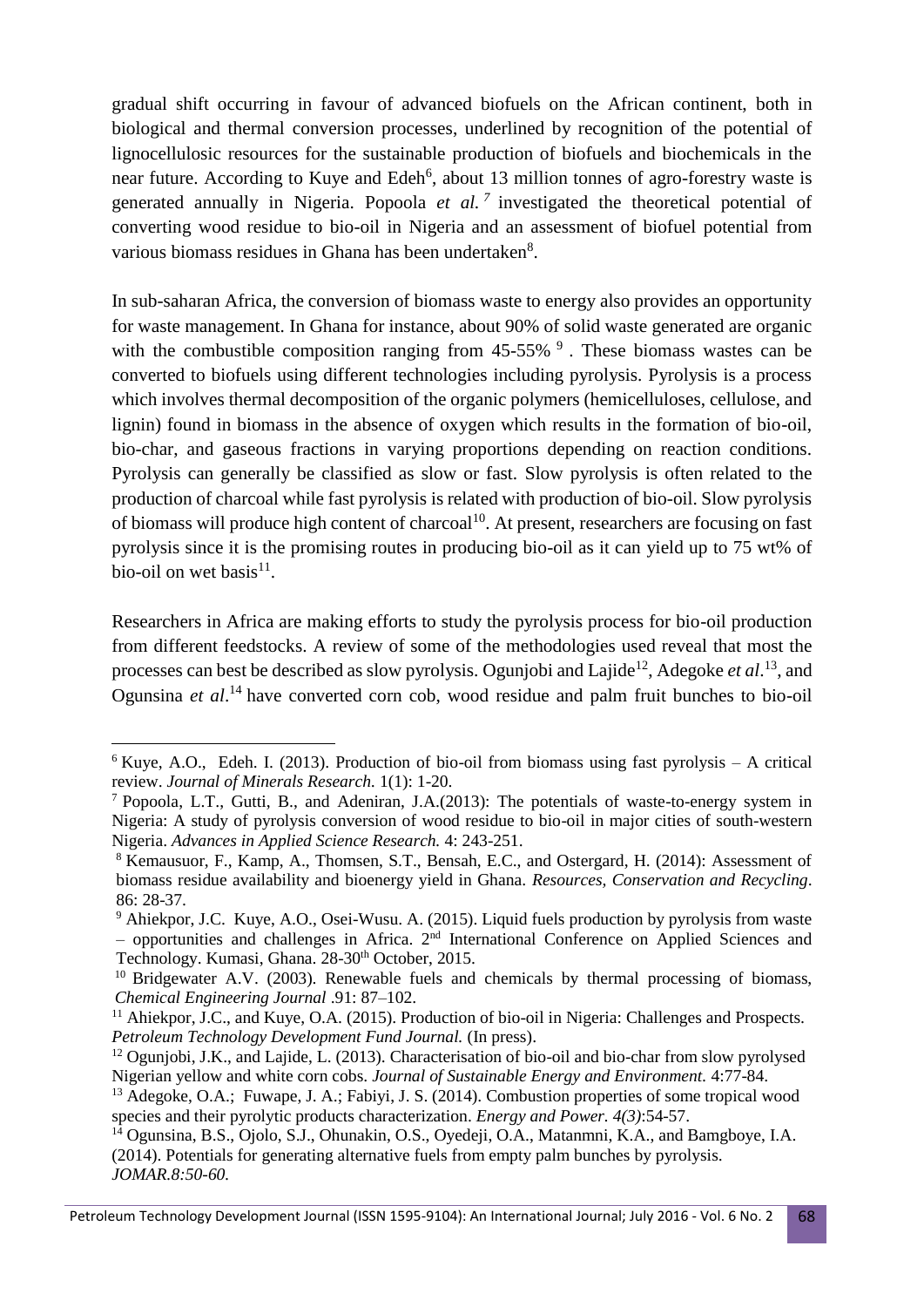respectively. Osayi *et al*. <sup>15</sup> reportedly used fast pyrolysis in a fixed bed to pyrolyze natural rubber in South Africa at a heating rate of 15  $\degree$ C/min which is lower than rates recommended for fast pyrolysis<sup>16</sup>.

The conditions sufficient for fast pyrolysis process to produce high yield and good quality biooil include: high heating rates of above 30  $\textdegree$ C/min <sup>17</sup>; carefully controlled pyrolysis reaction temperature; short hot vapor residence time; and rapid cooling of pyrolysis vapors $17$ . Fast pyrolysis may be performed in different reactor configurations with the fixed bed reactor being the simplest but also the least efficient. As fast pyrolysis is not well advanced in many countries in Africa, developing and improving the yield and quality of bio-oil using the fixed bed pyrolysis reactor may be a step towards understanding the fast pyrolysis mechanism. This will enhance the development of more efficient and advanced reactor configurations such as fluidized bed and rotating cone reactors.

In fixed bed pyrolysis, the feed material is fed into the reactor and heat is applied externally. Usually nitrogen is used as inert gas and for evacuating the volatile gases from the reactor. This work reports on the progress being made to understand the production of bio-oil from selected wood species in Nigeria. A laboratory scale fixed bed reactor made from stainless steel was used with a modified furnace as the heating source. The yield and characteristics of bio-oil produced from hardwood and softwood sawdust using the pyrolysis system are presented. The liquid products were analyzed using an FTIR spectroscopy.

### **Methodology**

**.** 

#### *Pyrolysis process*

The sawdust of Danta hardwood (*Nesogordonia papaverifera*) and Obeche softwood (*Triplochiton scleroxylon)* were sampled from Dagodo and Aluu sawmills respectively in Port Harcourt, River State. The samples were used as collected from the two sawmills. The experimental setup is shown schematically in Figure 1.

<sup>&</sup>lt;sup>15</sup> Osayi, I.J., Iyuke, S., Diakanua, N.B., and Ogbeide, S.E. (2015). Liquid fuels production from natural rubber. 1st *International Oil Flow Conference,* Uniport, Port Harcourt, Nigeria.

<sup>&</sup>lt;sup>16</sup> Ronsse, F., Hecke, Van S., Dickinson, D., and Prins, W. (2013): Production and characterization of slow pyrolysis biochar: influence of feedstock type and pyrolysis conditions. *Bioenergy*. 5: 104-115 <sup>17</sup> Meier, D., Beld, B.V., Bridgwater, A.V., Elliott, D., Oasmaa, A., and Preto, F. (2013): State-of-theart of fast pyrolysis in IEA bioenergy memeber countries. *Renewable and Sustainable Energy Reviews*. 20: 619-641

Petroleum Technology Development Journal (ISSN 1595-9104): An International Journal; July 2016 - Vol. 6 No. 2 69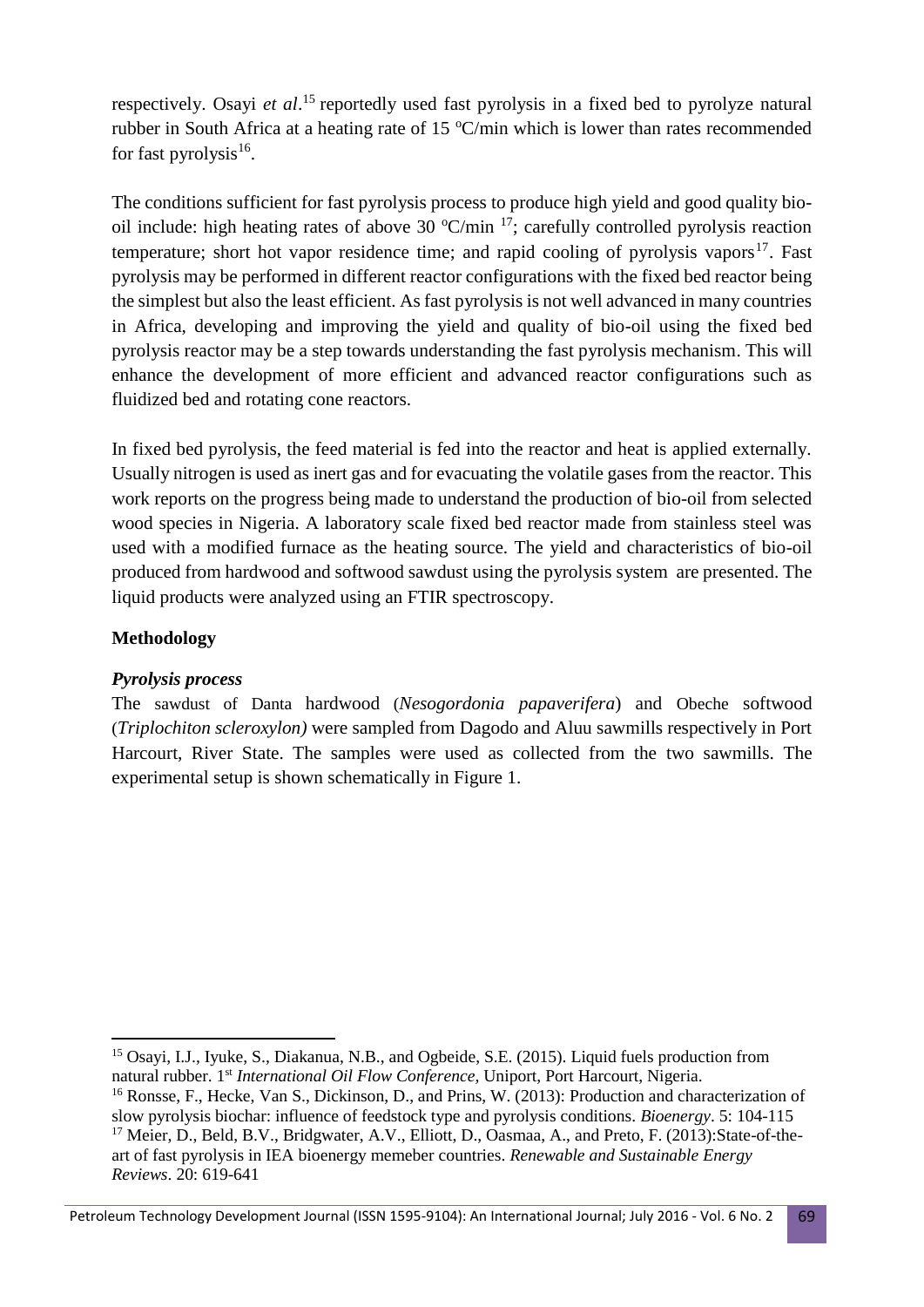

**Figure 1:** Schematic of experimental set-up: 1. Reactor, 2. Furnace, 3. Reflux condenser, 4. Bio-oil collector 5. Ice trap, 6. Nitrogen bottle, 7. Inert/sweep gas inlet, 8. Product outlet, 9. Cooling water inlet 10. Hot water outlet 11. Non-condensable gas outlet

The reactor (see Figure 1) is placed in a muffle furnace (J.P. Selecta, S.A, 582543 S/N, 230 VAC, 00-C/2000367, 50/60 Hz, 3500W, Spain) with a temperature controller and capable of heating up to  $1100 \degree C$ . Nitrogen gas was used as the inert gas and also used to evacuate the volatile products. Bio-oil was collected using a reflux condenser and a round-bottom flask immersed in an ice bath.

During any experiments, 200 g of sawdust is charged into the reactor which is covered air-tight and placed in the furnace. The reactor has two openings (see Figure 1). One opening located on the side of the reactor and above the level of sawdust in the reactor is connected to the nitrogen gas cylinder using a stainless steel pipe to serve as the inlet for the nitrogen gas which is both an inert and carrier gas for the process. The other opening is located on top of the reactor and serves as the outlet for both nitrogen gas and volatile fractions to the condensation unit.

Once the sawdust was fed into the reactor, the system was purged with nitrogen gas for about 5 minutes before the experiment was commenced. A free board was created in the reactor by not filling it up totally in order to allow for easy passage of gaseous products. The temperature of the furnace was then set to a reaction temperature of 500  $^{\circ}$ C using electronic temperature controller at a heating rate of 30  $\textdegree$ C/min. The volatile products were quickly removed by opening the nitrogen valve. The reaction was stopped forty (40) minutes of reaching reaction temperature (500 °C) since there was no more liquid product condensing from the ice trap. The liquid products were collected and stored in an air-tight container for analysis.

The condensation unit was made of a single pass reflux condenser and a round bottom flask with two openings, immersed in an ice bath. The condensable fractions of volatile fractions were first condensed in the reflux condenser using water at ambient temperature and further condensed in the round bottom flask immersed in the ice bath. This double cooling was aimed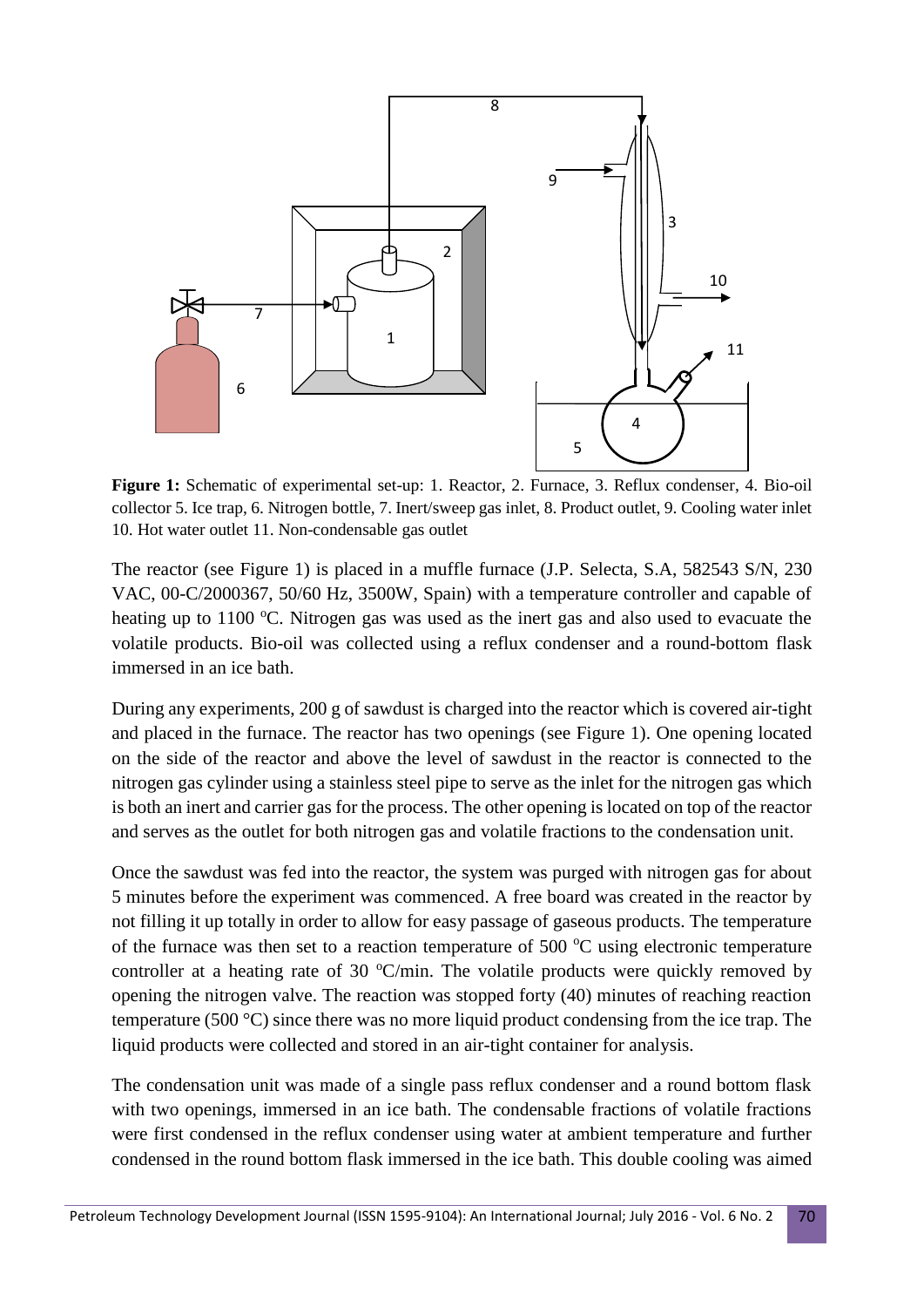at maximizing the yield of liquid products. Non condensable gases were allowed to escape through the outlet of the bio-oil collector via a flexible tube.

When no more condensation was noticed, the flow of nitrogen gas was stopped and furnace turned off. The system was allowed to cool, the round bottom flask was then disconnected from the reflux condenser and the reactor removed from the furnace. The pyrolysis products (bio-oil and char) were collected and weighed. The weight of the non-condensable gases was determined by the difference between the sum of the weight of bio-oil and char from the total weight of sawdust used for the experiment.

### *Analysis of pyrolysis liquid products*

The bio-oil as produced was analysed for some physical and fuel properties and was compared with similar properties of fossil diesel acquired from AP filling station at the University of Port Harcourt main entrance, Choba. The properties determined included density (ASTM, D4052), viscosity (ASTM D445), pour point (ASTM D97), flash point (ASTM D92), and pH (ASTM D6423). The viscosity, pour and flash points were determined in an external laboratory at RofNel Energy Services Ltd in Port Harcourt, Nigeria. An FT-IR analysis was also performed using a Shimadzu FT-IR instrument at Fugro Nigeria Ltd to generate the IR spectra and identify the functional groups present in the bio-oil and fossil diesel.

#### **3. Results and discussion**

Bio-oil, bio-char and non-condensable gases were the three products obtained from the fast pyrolysis of softwood and hardwood Nigerian sawdust. Table 1 shows the mean yield of the various products together with their standard deviation. Hardwood sawdust gave slightly higher yield of bio-oil than softwood but both gave similar bio-char yield. This could probably be due to the softwood having more volatile fractions that are non-condensable.

| <b>Author</b>               | Feedstock          |           | Bio-oil $(\% )$   | Bio-char $(\% )$ | Gas (%)         |
|-----------------------------|--------------------|-----------|-------------------|------------------|-----------------|
| This work $(2015)$          | Sawdust            | <b>SW</b> | $45.8 \pm (0.92)$ | $31.1 \pm 0.71$  | $23.1 \pm 0.21$ |
|                             |                    | <b>HW</b> | $48.1 \pm 0.40$   | $31.1 \pm 0.83$  | $20.8 \pm 1.15$ |
| Salehi et al. <sup>18</sup> | Sawdust            |           | 45                | 33               | 22              |
| Ogunjobi<br>and             | Corn cob           |           | 42.6              | 33.3             | 24.1            |
| Lajide $19$                 |                    |           |                   |                  |                 |
| Ogunsina et al. $^{20}$     | Palm fruit bunches |           | 33.6              | 25.1             | 41.3            |

**Table 1** *Distribution of bi-oil, bio-char and non-condensable gas from pyrolysis of softwood (SW) and hardwood (HW) sawdust compared with other results of fixed bed pyrolysis*

**.** 

<sup>&</sup>lt;sup>18</sup> Salehi, E., Abedi, J., and Harding, T. (2009). Bio-oil from sawdust: pyrolysis of sawdust in a fixedbed system. *Energy and Fuels*, 23 (7): 3767–3772.

 $19$  ibid

 $20$  ibid

Petroleum Technology Development Journal (ISSN 1595-9104): An International Journal; July 2016 - Vol. 6 No. 2 71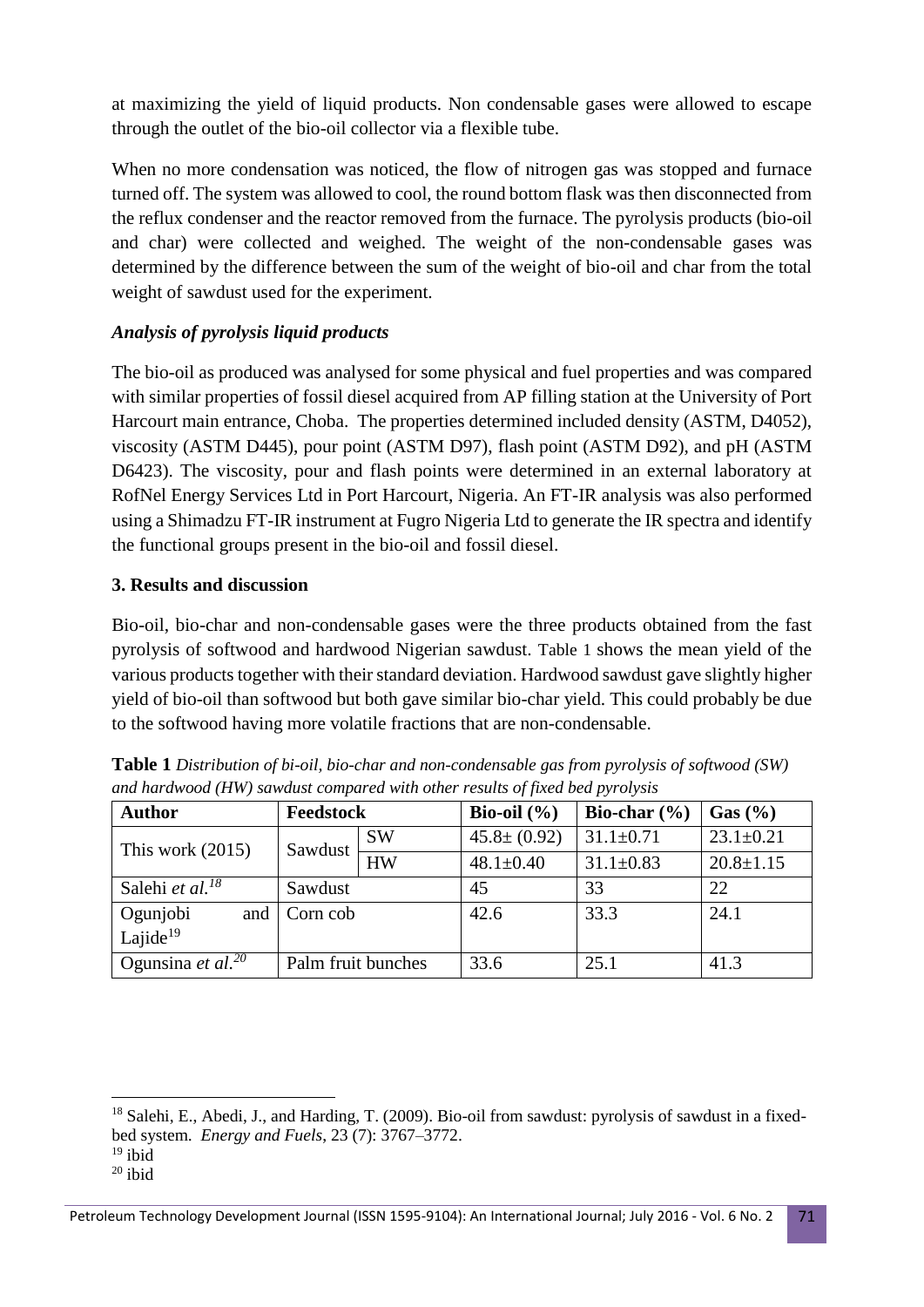The yields of this work are comparable to the results of Salehi *et al. <sup>21</sup>* who used a fixed bed reactor to study the pyrolysis of wood sawdust but differs greatly from the results of other authors who used different feed stocks. This confirms the reports that pyrolysis product yields and their distributions are greatly influenced by the type of feedstock and their compositions amongst other factors.

Samples of the bio-oil produced are shown in Figure 2. After centrifuging, the bio-oil separated into two layers; a light brown coloured liquid and a dark brown liquid as shown in Figure 3. This phenomenon could be as a result of the different chemical composition of bio-oil. According to Oasmaa and Peacocke<sup>22</sup>, the amount and type of extractives in a wood feedstock could cause the separation of bio-oil into phases. Also, high water content could cause phase separation of bio-oil. Two phase product with a larger aqueous phase and a viscous oily phase may be produced if feedstock with high water content ( $> 10$  wt%) is used<sup>23</sup>. Bio-oils can be considered as micro emulsions of water and water-soluble organic compounds with waterinsoluble, mostly oligomeric, lignin-derived material. The ratio of these fractions depends on the feedstock, process conditions, and production and storage conditions<sup>24</sup>.



**Figure 2:** Bio-oil samples



**Figure 3**: Bio-oil after centrifuging

## *Composition of bio-oil and diesel from FTIR analysis*

In determining the functional groups present in the bio-oil from softwood and hardwood sawdust, an FT-IR analysis was performed on the bio-oil samples. The FTIR spectrum for

<sup>1</sup>  $21$  ibid

<sup>&</sup>lt;sup>22</sup> Oasmaa, A. And Peacocke, C. (2010). A guide to physical property characterisation of biomassderived fast pyrolysis liquids. A guide. Espoo: VTT. VTT Publications 731. http://www.vtt.fi/inf/pdf/publications/2010/P731.pdf.

<sup>&</sup>lt;sup>23</sup> Lehto, J., Oasmaa, A., Solantausta, Y., Kyto, M., and Chiaramonti, D. (2013). Fuel oil quality and combustion of fast pyrolysis bio-oils. VTT Technology.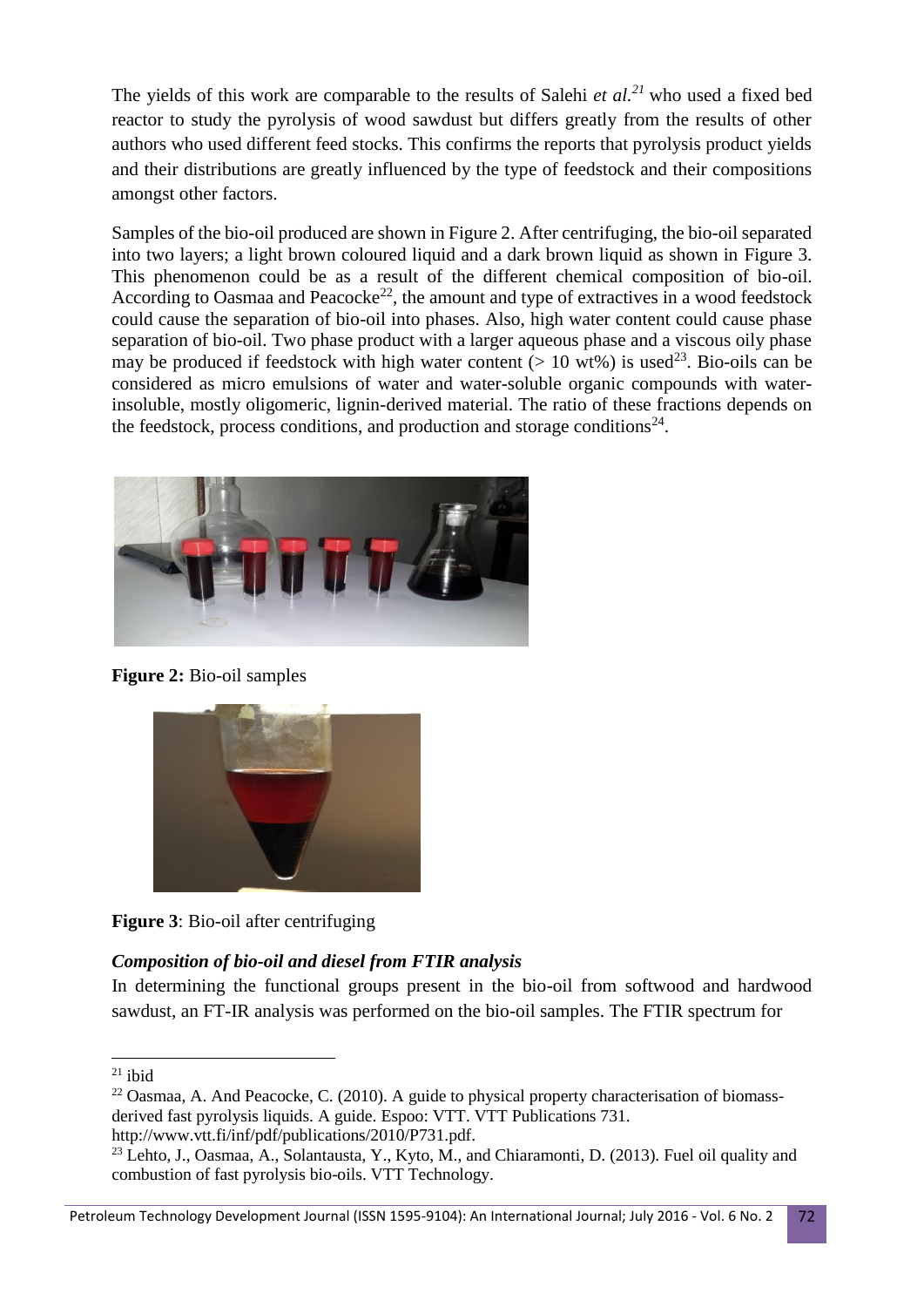hardwood bio-oil, softwood bio-oil and fossil diesel are shown in Figures 4, 5, and 6 respectively. Nineteen different functional groups were detected in both bio-oil samples. Qualitative analysis of the peaks suggests that the organic composition of the bio-oil from both hardwood and softwood is very similar. However, the softwood contains more phenols and alcohol compounds than the hardwood. This could possibly make bio-oil from hardwood sawdust more thermally stable than bio-oil from softwood sawdust since oxgyen-containing reactive functional groups have been reported to be responsible for thermal instability and ageing of bio-oils $^{24}$ .

Aldehydes, carbonyls, nitro compounds and phenols were not detected in the diesel sample. Also, fewer quantities of alcohols were present in the diesel sample compared to both bio-oil samples although fifteen different functional groups were common to both diesel and bio-oil samples. This suggests the possibilities of blending bio-oil and diesel for use directly as fuel without upgrading. As expected, the diesel contains more alkanes than bio-oil and the functional groups dominant in both diesel and bio-oil samples are alcholols, alkanes, alkenes, aromatics, carboxylic acids, esthers and ethers.



**Figure 4:** FTIR spectrum of hardwood sawdust bio-oil

 $\overline{a}$ 

<sup>24</sup> Salehi, E., Abedi, J., Harding, G.T., Seyedeyn-Azad, F. (2013): Bio oil from sawdust: Design, operation, and performance of a bench-scale fluidized bed pyrolysis plant. *Energy and Fuels* 27: 3332-3340.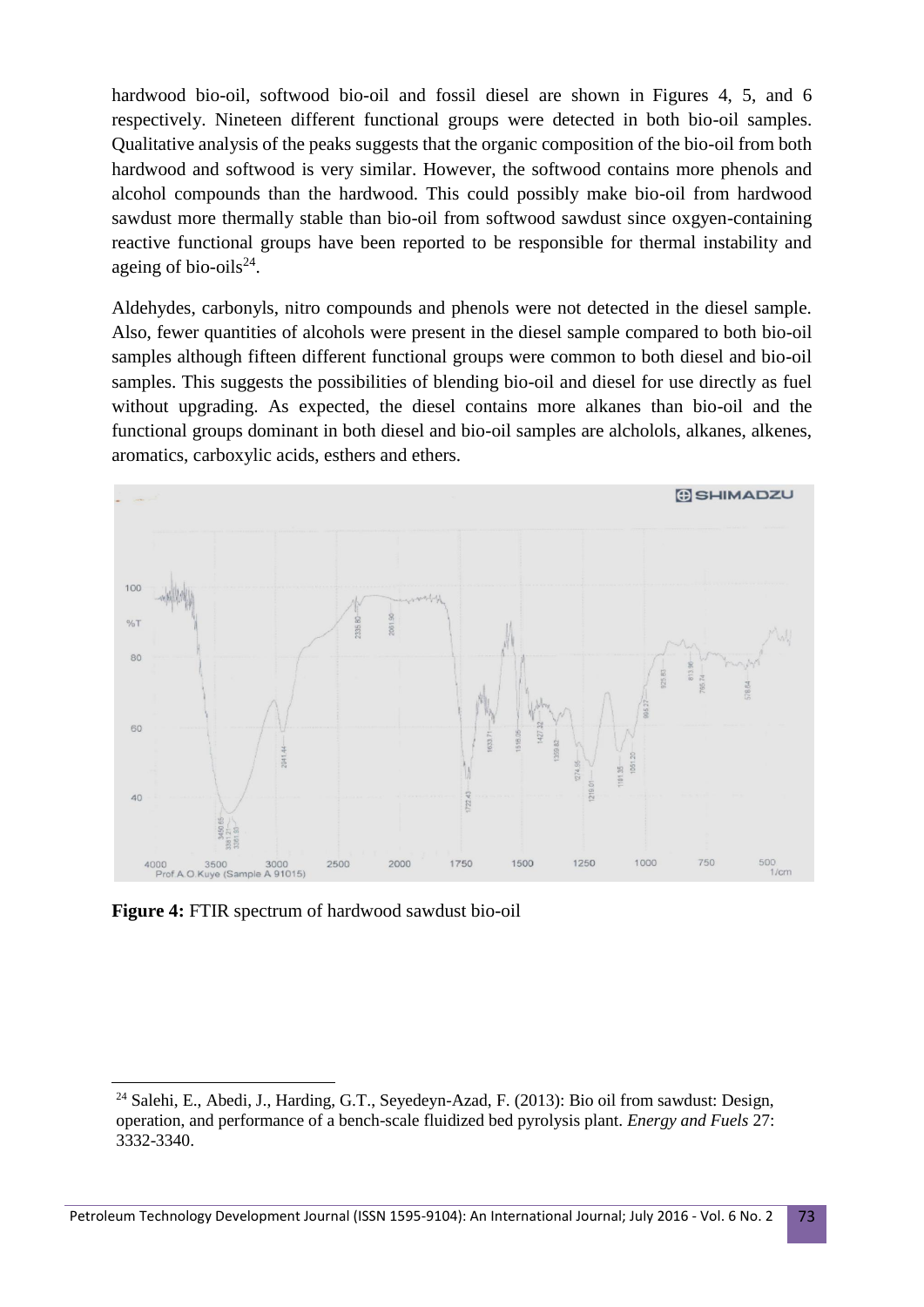

**Figure 5:** FTIR spectrum of softwood sawdust



**Figure 6:** FTIR spectrum of fossil diesel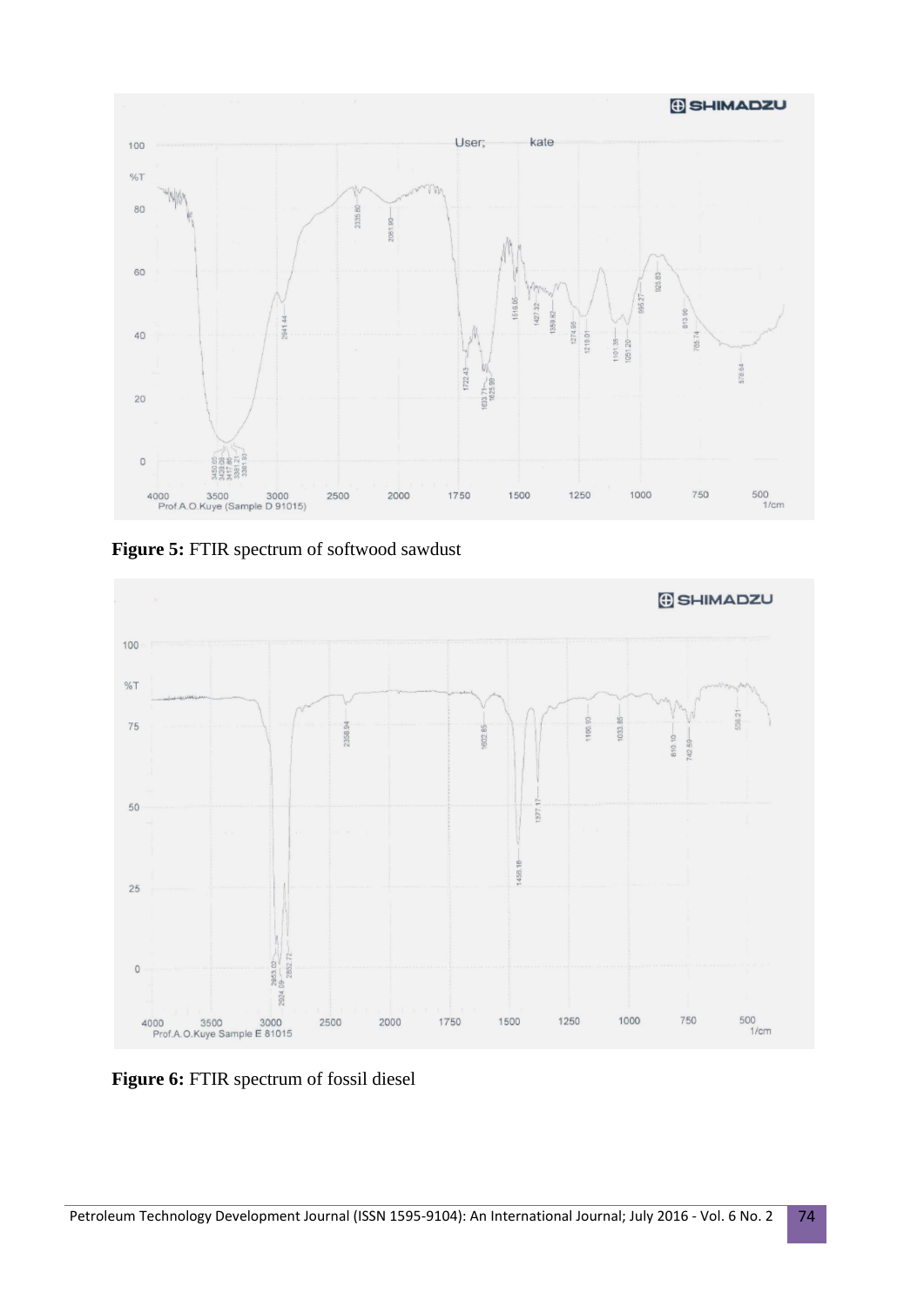## *Fuel properties of bio-oil and diesel*

The characterization was performed on a homogenous mixture of the bio-oil and the results of the test are shown in Table 2.

| <b>Property</b>                 | <b>Method</b>   | <b>Hardwood</b> | <b>Softwood</b> | <b>Diesel</b>           |
|---------------------------------|-----------------|-----------------|-----------------|-------------------------|
|                                 |                 | <b>Bio-oil</b>  | <b>Bio-oil</b>  |                         |
| Viscosity, cSt @40 $^{\circ}$ C | ASTM D445       | 1.3             | $\overline{2}$  | $3.8(2-0-4.5)$          |
| Viscosity, cSt@100 °C           |                 | 0.6             | 0.7             | 1.5                     |
| Density, kg/m3 $@15.5$          | ASTM D4052      | 1074            | 1082            | 895 (810-890)           |
| $\rm ^{o}C$                     |                 |                 |                 |                         |
| pH                              | ASTM D6423      | 2.25            | 2.33            | 2.54                    |
| Flash point ${}^{\circ}C$       | ASTM D93        | 107             | 110             | 165                     |
| Pour point, $\mathrm{C}$        | <b>ASTM D97</b> | $-11.8$         | $-12.3$         | $(-40 \text{ to } -30)$ |

Table 2 Bio-oil properties

**Values in brackets are standard values for No.2 diesel.**

Viscosity, which is a measure of a fluid frictional property, is an important factor in considering the performance of a liquid fuel with respect to resistance to shear of flow in engines, must not be too high. The viscosity of the bio-oil produced was 1.3 cst and 2 cst for hardwood and softwood respectively. Both values are lower than that of diesel which has a viscosity of 3.8 cst at 40  $^{\circ}$ C. The recommended viscosity for commercial No.2 diesel is between 2 and 4.5 cst. Our bio-oil is at the lower limit of this range which makes it easier to pump and atomize. According to Lehto *et al*. <sup>25</sup> the viscosity of bio-oil could also be an indication of its water content. The lower viscosity of the bio-oil compared to fossil diesel could be as a result of the bio-oil containing more water than the diesel and hence could not necessary represent a better atomisation and ignition properties. Likewise, the bio-oil from the hardwood sawdust might contain more water than the softwood bio-oil on the basis of their viscosities.

The density of bio-oil determined at 15 °C is usually in the range of 1100 -1400 kg/m<sup>3 26</sup> and depends on the type of feedstock and pyrolysis conditions. The density of bio-oil is also a measure of its water content, as lower bio-oil density is an indication of higher water content (Lehto *et al.,* 2013). Generally, the density of bio-oil is higher than that of fossil diesel because of higher water content in bio-oil and presence of macromolecules such as oligomeric phenolic compounds. Softwood bio-oil has a slightly higher density than hardwood bio-oil probably due to the former having more compounds than the later as indicated by the FT-IR spectroscopy.

<sup>1</sup> <sup>25</sup> Lehto, J., Oasmaa, A., Solantausta, Y., Kyto, M., and Chiaramonti, D. (2013). Fuel oil quality and combustion of fast pyrolysis bio-oils. VTT Technology.

<sup>&</sup>lt;sup>26</sup> Qi, Z., Jie, C., Tiejun, W., and Ying, X. (2007): Review of biomass pyrolysis oil properties and upgrading research. *Energy Conversion and Management* 48: 87–92